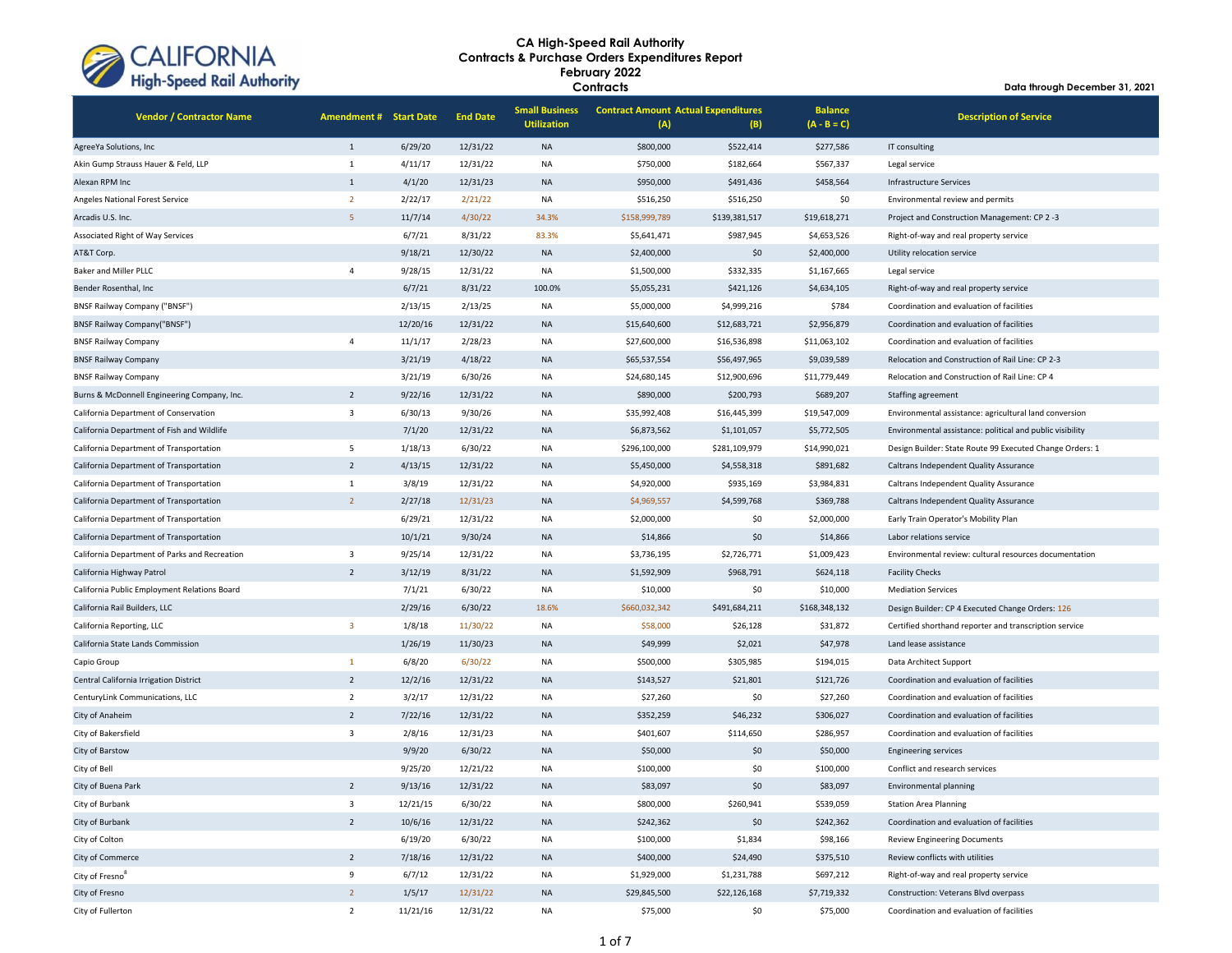

| <b>Vendor / Contractor Name</b>         | <b>Amendment # Start Date</b> |          | <b>End Date</b> | <b>Small Business</b><br><b>Utilization</b> | <b>Contract Amount Actual Expenditures</b><br>(A) | (B)             | <b>Balance</b><br>$(A - B = C)$ | <b>Description of Service</b>                      |
|-----------------------------------------|-------------------------------|----------|-----------------|---------------------------------------------|---------------------------------------------------|-----------------|---------------------------------|----------------------------------------------------|
| City of Gilroy                          | $\overline{4}$                | 7/1/14   | 6/30/23         | <b>NA</b>                                   | \$600,000                                         | \$334,587       | \$265,413                       | <b>Station Area Planning</b>                       |
| City of Glendale                        | $\mathbf{1}$                  | 1/17/20  | 6/30/22         | <b>NA</b>                                   | \$131,433                                         | \$61,411        | \$70,022                        | Coordination and evaluation of facilities          |
| City of Grand Terrace                   |                               | 7/20/21  | 6/30/22         | <b>NA</b>                                   | \$30,000                                          | \$0             | \$30,000                        | Coordination and evaluation of facilities          |
| City of Hanford                         |                               | 3/22/21  | 12/31/23        | <b>NA</b>                                   | \$84,210                                          | \$0             | \$84,210                        | Coordination and evaluation of facilities          |
| City of La Mirada                       | $\overline{2}$                | 9/7/16   | 12/31/22        | <b>NA</b>                                   | \$457,000                                         | \$31,209        | \$425,791                       | Coordination and evaluation of facilities          |
| City of Los Angeles                     | $\overline{2}$                | 10/13/16 | 11/30/23        | <b>NA</b>                                   | \$1,269,247                                       | \$73,925        | \$1,195,322                     | Coordination and evaluation of facilities          |
| City of Merced                          | 5                             | 3/1/13   | 6/30/23         | <b>NA</b>                                   | \$600,000                                         | \$376,195       | \$223,805                       | Station area planning                              |
| City of Montebello                      | $\overline{2}$                | 10/28/16 | 12/31/22        | <b>NA</b>                                   | \$175,000                                         | \$0             | \$175,000                       | Coordination and evaluation of facilities          |
| City of Morgan Hill                     | $\overline{2}$                | 6/6/16   | 12/31/22        | <b>NA</b>                                   | \$409,641                                         | \$258,086       | \$151,556                       | Coordination and evaluation of facilities          |
| City of Norwalk                         | $\overline{2}$                | 7/1/16   | 12/31/22        | <b>NA</b>                                   | \$499,900                                         | \$86,041        | \$413,859                       | Coordination and evaluation of facilities          |
| City of Palmdale                        | $\overline{2}$                | 8/23/16  | 3/31/23         | <b>NA</b>                                   | \$322,797                                         | \$136,627       | \$186,170                       | Coordination and evaluation of facilities          |
| City of Pico Rivera                     | $\mathbf{1}$                  | 10/22/19 | 12/31/22        | <b>NA</b>                                   | \$231,806                                         | \$21,419        | \$210,387                       | Coordination and evaluation of facilities          |
| City of San Mateo                       | $\overline{2}$                | 11/14/16 | 12/31/22        | <b>NA</b>                                   | \$100,000                                         | \$0             | \$100,000                       | Coordination and evaluation of facilities          |
| City of San Jose                        | $\overline{4}$                | 10/17/16 | 12/31/22        | <b>NA</b>                                   | \$869,688                                         | \$538,028       | \$331,661                       | Coordination and evaluation of facilities          |
| City of Santa Clara                     | $\overline{2}$                | 5/23/17  | 12/31/22        | <b>NA</b>                                   | \$150,644                                         | \$0             | \$150,644                       | Coordination and evaluation of facilities          |
| City of Santa Fe Springs                | $\overline{2}$                | 8/23/16  | 12/31/22        | <b>NA</b>                                   | \$499,000                                         | \$0             | \$499,000                       | Coordination and evaluation of facilities          |
| City of Selma                           | $\overline{2}$                | 4/22/20  | 12/31/22        | <b>NA</b>                                   | \$1,832,125                                       | \$577,767       | \$1,254,358                     | <b>Training Services</b>                           |
| City of South San Francisco             | $\overline{2}$                | 1/9/17   | 12/31/22        | <b>NA</b>                                   | \$35,000                                          | \$0             | \$35,000                        | Coordination and evaluation of facilities          |
| Consolidated Irrigation District        |                               | 8/20/20  | 12/31/22        | <b>NA</b>                                   | \$25,000                                          | \$5,307         | \$19,693                        | <b>Engineering service</b>                         |
| <b>Continental Field Acquisitions</b>   |                               | 6/7/21   | 8/31/22         | 95.3%                                       | \$1,438,327                                       | \$531,509       | \$906,818                       | Right-of-way and real property service             |
| Cooperative Personnel Services          | $\mathbf{1}$                  | 12/9/20  | 6/30/22         | <b>NA</b>                                   | \$50,000                                          | \$0             | \$50,000                        | Salary survey services                             |
| Cooperative Personnel Services          |                               | 11/13/20 | 6/30/22         | <b>NA</b>                                   | \$80,000                                          | \$6,083         | \$73,917                        | <b>Employee Training</b>                           |
| Corcoran Irrigation District            |                               | 6/1/20   | 12/31/22        | <b>NA</b>                                   | \$25,000                                          | \$4,687         | \$20,313                        | Coordination and evaluation of facilities          |
| County of Fresno                        | $\overline{4}$                | 3/1/12   | 3/31/24         | <b>NA</b>                                   | \$297,624                                         | \$203,068       | \$94,556                        | Review conflicts with utilities                    |
| County of Madera                        | $\overline{4}$                | 8/18/15  | 12/31/22        | <b>NA</b>                                   | \$89,251                                          | \$13,048        | \$76,203                        | Coordination and evaluation of facilities          |
| County of Madera                        |                               | 5/20/21  | 12/31/25        | <b>NA</b>                                   | \$6,286,000                                       | \$0             | \$6,286,000                     | <b>EJ Mitigation</b>                               |
| County of San Benito                    | $\overline{2}$                | 11/14/16 | 12/31/22        | <b>NA</b>                                   | \$100,000                                         | \$0             | \$100,000                       | Coordination and evaluation of facilities          |
| County of Santa Clara                   | $\overline{2}$                | 12/16/16 | 12/31/22        | <b>NA</b>                                   | \$150,000                                         | \$88,119        | \$61,881                        | Coordination and evaluation of facilities          |
| County of Tulare                        | $\overline{4}$                | 11/12/13 | 3/31/24         | <b>NA</b>                                   | \$151,400                                         | \$96,484        | \$54,916                        | Review conflicts with utilities                    |
| <b>CPS HR Consulting</b>                |                               | 5/13/21  | 1/31/23         | <b>NA</b>                                   | \$10,850                                          | \$0             | \$10,850                        | <b>HR Consulting</b>                               |
| Crown Worldwide Moving and Storage, LLC |                               | 11/17/20 | 6/30/22         | <b>NA</b>                                   | \$70,346                                          | \$3,472         | \$66,874                        | <b>Moving Services</b>                             |
| DB Engineering & Consulting USA, Inc.   | 1                             | 12/19/17 | 11/30/23        | 17.1%                                       | \$32,000,000                                      | \$28,719,308    | \$3,280,692                     | Early Train Operator                               |
| Delegata Corporation                    |                               | 8/2/21   | 7/31/23         | <b>NA</b>                                   | \$800,000                                         | \$110,490       | \$689,510                       | <b>Construction and Contract Management</b>        |
| Department of Human Resources           |                               | 4/21/21  | 1/31/22         | <b>NA</b>                                   | \$40,000                                          | \$1,350         | \$38,650                        | CalHR to provide training service                  |
| Department of Human Resources           |                               | 7/1/21   | 6/30/24         | <b>NA</b>                                   | \$120,000                                         | \$12,200        | \$107,800                       | CalHR to provide training service                  |
| Department of Human Resources*          |                               | 7/1/21   | 6/30/22         | <b>NA</b>                                   | \$8,000                                           | \$0             | \$8,000                         | CalHR to provide training service                  |
| Department of Transportation            |                               | 12/24/20 | 6/30/24         | <b>NA</b>                                   | \$6,443,500                                       | \$810,553       | \$5,632,947                     | Caltrans loaned expert staff                       |
| Department of Transportation            | 5                             | 6/19/12  | 6/30/23         | NA                                          | \$27,936,000                                      | \$21,289,819    | \$6,646,181                     | Legal service                                      |
| Department of Transportation            |                               | 5/1/18   | 6/30/22         | <b>NA</b>                                   | \$640,000                                         | \$12,646        | \$627,354                       | Caltrans Independent Quality Assurance             |
| Department of Transportation            | $\mathbf{1}$                  | 5/30/18  | 12/30/22        | <b>NA</b>                                   | \$3,530,000                                       | \$2,418,491     | \$1,111,509                     | Caltrans Independent Quality Assurance             |
| Department of Transportation            |                               | 5/30/18  | 6/30/22         | <b>NA</b>                                   | \$4,130,000                                       | \$699,295       | \$3,430,705                     | Caltrans Independent Quality Assurance             |
| Dragados/Flatiron Joint Venture         | $\overline{\mathbf{3}}$       | 6/10/15  | 4/18/22         | 17.4%                                       | \$2,203,940,121                                   | \$1,441,687,644 | \$762,252,477                   | Design Builder: CP 2-3 Executed Change Orders: 361 |
| Ebbin Moser + Skaggs, LLP               | $\overline{4}$                | 4/27/15  | 12/31/22        | <b>NA</b>                                   | \$6,600,000                                       | \$5,553,250     | \$1,046,750                     | Legal service                                      |
| EFI Global, Inc                         |                               | 6/23/21  | 6/30/22         | <b>NA</b>                                   | \$16,946                                          | \$0             | \$16,946                        | <b>Environmental Site Assessment</b>               |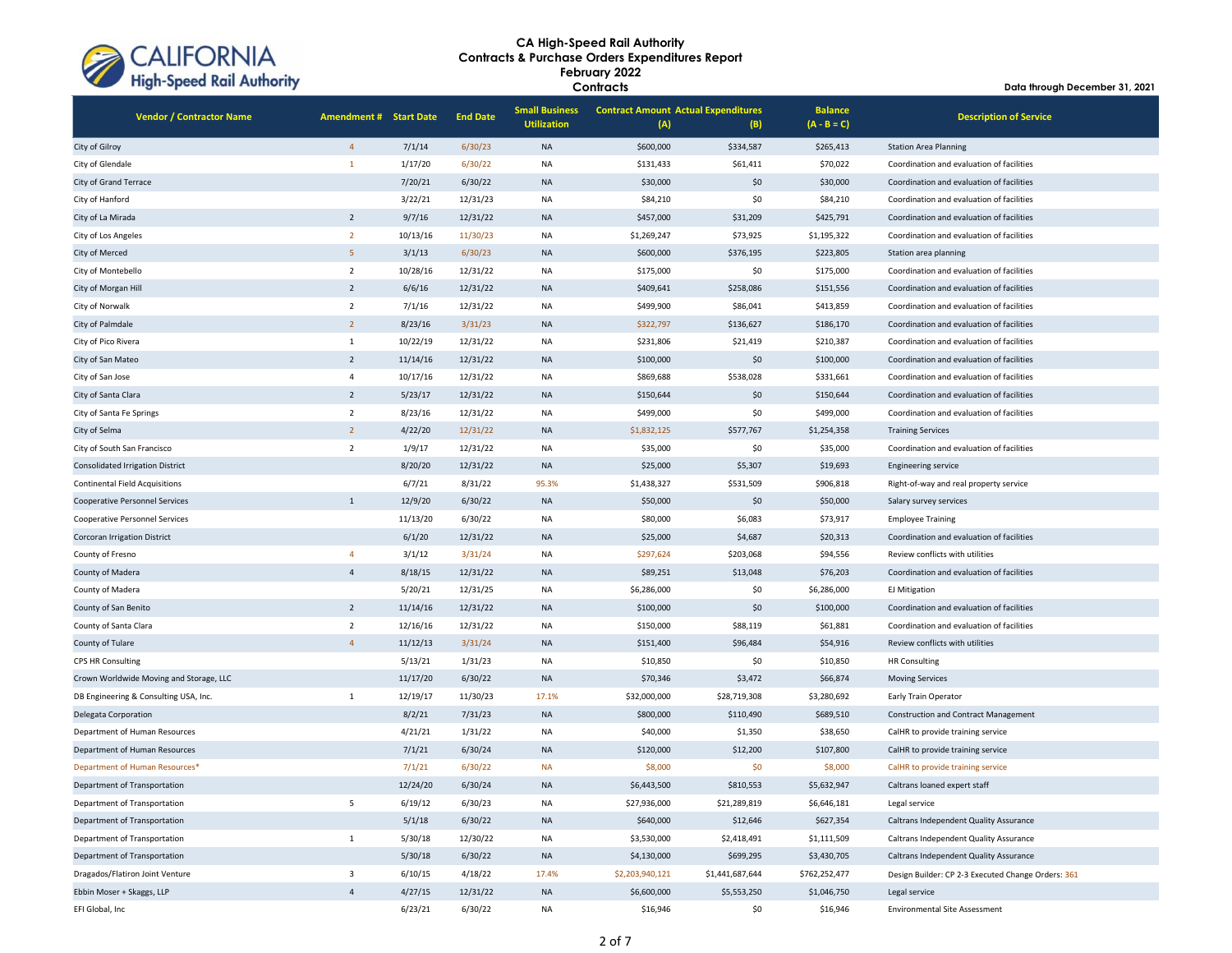

| <b>Vendor / Contractor Name</b>                           | <b>Amendment # Start Date</b> |          | <b>End Date</b> | <b>Small Business</b><br><b>Utilization</b> | <b>Contract Amount Actual Expenditures</b><br>(A) | (B)          | <b>Balance</b><br>$(A - B = C)$ | <b>Description of Service</b>                      |
|-----------------------------------------------------------|-------------------------------|----------|-----------------|---------------------------------------------|---------------------------------------------------|--------------|---------------------------------|----------------------------------------------------|
| Enterprise Networking Solutions Inc.                      | $\mathbf{1}$                  | 10/15/18 | 12/31/22        | <b>NA</b>                                   | \$834,000                                         | \$494,280    | \$339,720                       | IT consulting                                      |
| <b>Environmental Science Associates</b>                   | $\mathbf{1}$                  | 8/5/16   | 12/31/22        | 1.6%                                        | \$6,961,708                                       | \$4,782,122  | \$2,179,586                     | Environmental service                              |
| Ernst & Young LLP                                         |                               | 7/30/21  | 6/30/24         | 0.0%                                        | \$4,700,000                                       | \$543,907    | \$4,156,093                     | Enterprise risk management advisory services       |
| Executive Maintenance, Inc.                               | $\mathbf{1}$                  | 2/26/19  | 1/31/22         | <b>NA</b>                                   | \$75,210                                          | \$66,854     | \$8,357                         | Janitorial services                                |
| Focus Language International LLC                          | $\mathbf{1}$                  | 6/21/19  | 4/30/22         | <b>NA</b>                                   | \$60,000                                          | \$16,380     | \$43,620                        | <b>Translation service</b>                         |
| Fresno Irrigation District                                | $\overline{\mathbf{3}}$       | 7/29/15  | 12/31/22        | NA                                          | \$282,774                                         | \$253,820    | \$28,954                        | Coordination and evaluation of facilities          |
| Fresno Metropolitan Flood Control District                | $\overline{3}$                | 10/20/16 | 6/30/23         | <b>NA</b>                                   | \$126,491                                         | \$109,624    | \$16,867                        | Coordination and evaluation of facilities          |
| Frontier California, Inc.                                 | $\overline{2}$                | 1/25/17  | 12/31/22        | ΝA                                          | \$21,225                                          | \$0          | \$21,225                        | Coordination and evaluation of facilities          |
| Frontier California, Inc.                                 | $\overline{4}$                | 9/25/14  | 12/31/22        | <b>NA</b>                                   | \$21,225                                          | \$0          | \$21,225                        | Utility conflict reviews                           |
| GDS Moving & Installation Inc.                            |                               | 11/9/21  | 7/31/22         | <b>NA</b>                                   | \$15,590                                          | \$0          | \$15,590                        | Modular systems furniture transport                |
| Geographic Technologies Group, Inc                        |                               | 11/15/21 | 2/28/23         | <b>NA</b>                                   | \$900,000                                         | \$0          | \$900,000                       | Geographic information system services             |
| Goodin, MacBride, Squeri & Day, LLP                       | $\overline{2}$                | 7/11/17  | 12/31/22        | <b>NA</b>                                   | \$1,602,500                                       | \$367,900    | \$1,234,600                     | Legal service                                      |
| <b>Grassland Water District</b>                           | 1                             | 1/9/17   | 6/30/22         | <b>NA</b>                                   | \$101,442                                         | \$28,773     | \$72,669                        | Coordination and evaluation of facilities          |
| Greenberg Traurig LLP                                     | 3                             | 11/4/15  | 12/31/22        | NA                                          | \$1,500,000                                       | \$557,276    | \$942,724                       | Legal service                                      |
| Henry Miller Reclamation District #2131                   | $\overline{2}$                | 3/14/17  | 12/31/22        | <b>NA</b>                                   | \$99,408                                          | \$0          | \$99,408                        | Coordination and evaluation of facilities          |
| Hernandez, Kroone & Associate                             | 5                             | 3/28/14  | 6/30/23         | 100.0%                                      | \$12,525,000                                      | \$9,233,458  | \$3,291,542                     | Right-of-way land surveys                          |
| HKA - Global, Inc dba Hill International Consulting, Inc. | $\overline{2}$                | 4/21/17  | 12/31/22        | <b>NA</b>                                   | \$2,440,000                                       | \$1,032,941  | \$1,407,059                     | Expert witness service                             |
| <b>HNTB Corporation</b>                                   | 3                             | 1/8/16   | 12/15/22        | 35.0%                                       | \$89,817,414                                      | \$75,144,014 | \$14,673,400                    | Project and Construction Management: CP 4          |
| <b>HNTB Corporation</b>                                   | $\overline{4}$                | 11/23/15 | 12/31/22        | 23.7%                                       | \$77,610,000                                      | \$70,102,101 | \$7,507,899                     | Environmental and Engineering service              |
| J.G. Boswell Company                                      | $\overline{4}$                | 4/1/11   | 3/31/24         | <b>NA</b>                                   | \$191,876                                         | \$43,865     | \$148,011                       | Review conflicts with facilities                   |
| Kadesh & Associates, LLC                                  |                               | 7/1/21   | 6/30/23         | <b>NA</b>                                   | \$270,000                                         | \$51,600     | \$218,400                       | Development of Public Policy                       |
| Kern County                                               |                               | 9/9/20   | 6/30/22         | <b>NA</b>                                   | \$150,000                                         | \$0          | \$150,000                       | Coordination and evaluation of facilities          |
| Kiefer Consulting, Inc.                                   |                               | 7/20/21  | 12/31/22        | <b>NA</b>                                   | \$900,000                                         | \$192,604    | \$707,396                       | <b>SharePoint Support Services</b>                 |
| Kings River Conservation                                  | $\overline{4}$                | 9/21/11  | 3/31/24         | NA                                          | \$49,879                                          | \$43,135     | \$6,744                         | Review conflicts with utilities                    |
| Kleinfelder, Inc.                                         | $\overline{4}$                | 12/9/16  | 4/30/22         | 25.5%                                       | \$18,000,000                                      | \$8,842,005  | \$9,157,995                     | Geotechnical site investigation service            |
| <b>KPMG LLP</b>                                           |                               | 1/20/21  | 9/30/24         | 23.7%                                       | \$26,800,375                                      | \$5,254,942  | \$21,545,433                    | <b>Financial Advisory Services</b>                 |
| <b>KPMG LLP</b>                                           |                               | 6/1/21   | 12/31/22        | <b>NA</b>                                   | \$500,000                                         | \$165,000    | \$335,000                       | <b>Information Security Services</b>               |
| <b>KPMG LLP</b>                                           |                               | 6/28/21  | 12/31/22        | ΝA                                          | \$300,000                                         | \$199,537    | \$100,463                       | <b>Transition Advisory Services</b>                |
| Lakeside Ditch                                            | $\mathbf{1}$                  | 12/23/19 | 12/31/24        | <b>NA</b>                                   | \$25,000                                          | \$0          | \$25,000                        | Coordination and evaluation of facilities          |
| Local Government Commission                               |                               | 9/13/21  | 10/31/22        | <b>NA</b>                                   | \$40,600                                          | \$5,973      | \$34,627                        | Environmental justice service                      |
| Los Angeles County Metropolitan Transportation Authority  | $\mathbf{1}$                  | 4/10/15  | 12/31/21        | <b>NA</b>                                   | \$750,000                                         | \$5,716      | \$744,284                       | Coordination and evaluation of facilities          |
| Los Angeles County Metropolitan Transportation Authority  | $\overline{4}$                | 6/1/16   | 12/31/22        | <b>NA</b>                                   | \$18,726,102                                      | \$14,806,906 | \$3,919,196                     | Project management and quality control: Metro Link |
| Los Angeles County Metropolitan Transportation Authority  |                               | 5/1/18   | 12/31/23        | <b>NA</b>                                   | \$76,665,000                                      | \$25,798,360 | \$50,866,640                    | Construction: grade separation                     |
| Los Angeles Department of Water and Power                 | $\overline{2}$                | 1/6/17   | 2/28/23         | NA                                          | \$1,400,000                                       | \$75,466     | \$1,324,534                     | Feasibility studies and analysis - LADWP Grid      |
| Lower Tule River Irrigation                               |                               | 7/31/20  | 12/31/22        | <b>NA</b>                                   | \$25,000                                          | \$0          | \$25,000                        | <b>Irrigation Services</b>                         |
| <b>Madera Irrigation District</b>                         | $\overline{2}$                | 10/27/16 | 12/31/22        | NA                                          | \$20,000                                          | \$0          | \$20,000                        | Coordination and evaluation of facilities          |
| Mayer Brown LLP                                           | $\overline{3}$                | 11/17/15 | 12/31/22        | <b>NA</b>                                   | \$1,800,000                                       | \$1,665,652  | \$134,348                       | Legal service                                      |
| Melga Canal Company                                       |                               | 8/31/20  | 12/31/22        | <b>NA</b>                                   | \$25,000                                          | \$0          | \$25,000                        | <b>Evaluation of Facilities</b>                    |
| <b>Merced Irrigation District</b>                         | $\overline{2}$                | 2/21/17  | 12/31/22        | <b>NA</b>                                   | \$58,850                                          | \$0          | \$58,850                        | Coordination and evaluation of facilities          |
| National Marine Fisheries Service (WCR-1701)              |                               | 12/21/18 | 3/30/23         | <b>NA</b>                                   | \$690,236                                         | \$406,421    | \$283,815                       | Evaluation of environmental challenges             |
| National Training Institute on Race and Equality          |                               | 6/1/21   | 5/30/22         | <b>NA</b>                                   | \$18,000                                          | \$13,500     | \$4,500                         | <b>Personnel Training</b>                          |
| NetCentric Technologies, Inc                              | $\mathbf{1}$                  | 4/29/20  | 6/30/22         | <b>NA</b>                                   | \$100,000                                         | \$16,052     | \$83,948                        | Remediation of ADA                                 |
| Nossaman <sup>8</sup>                                     | 12                            | 4/24/09  | 12/31/22        | NA                                          | \$24,500,000                                      | \$22,022,557 | \$2,477,443                     | Legal service                                      |
| O'Dell Engineering Inc.                                   | $\overline{2}$                | 9/2/16   | 6/30/23         | 100.0%                                      | \$5,340,722                                       | \$2,263,665  | \$3,077,056                     | Right-of-way engineering and scoping service       |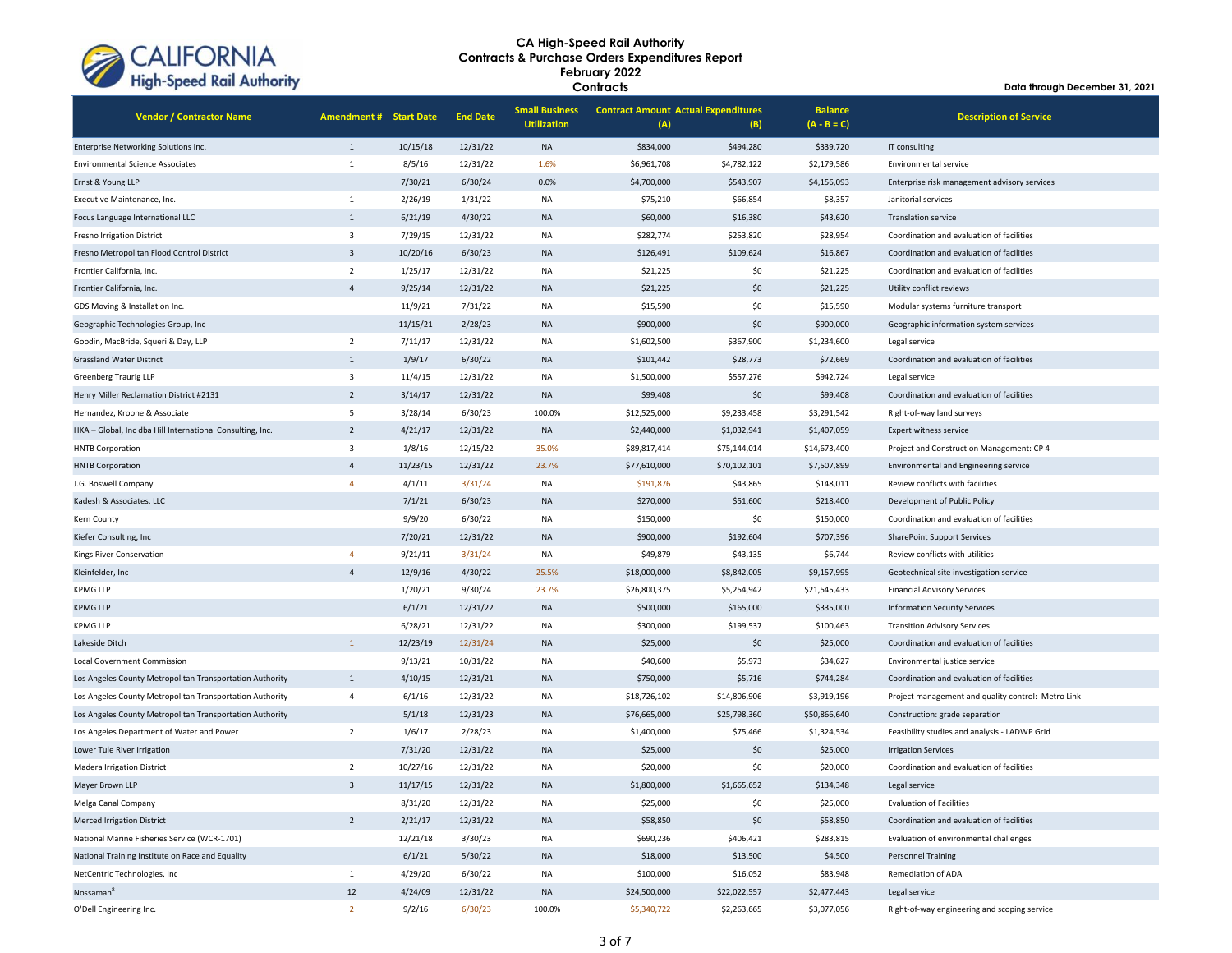

| <b>Vendor / Contractor Name</b>                           | <b>Amendment # Start Date</b> |          | <b>End Date</b> | <b>Small Business</b><br><b>Utilization</b> | <b>Contract Amount Actual Expenditures</b><br>(A) | (B)           | <b>Balance</b><br>$(A - B = C)$ | <b>Description of Service</b>                               |  |
|-----------------------------------------------------------|-------------------------------|----------|-----------------|---------------------------------------------|---------------------------------------------------|---------------|---------------------------------|-------------------------------------------------------------|--|
| O'Melveny & Meyers LLP                                    | 5                             | 9/11/13  | 12/31/22        | <b>NA</b>                                   | \$7,200,000                                       | \$5,506,874   | \$1,693,126                     | Legal service                                               |  |
| Office of Planning and Research                           |                               | 4/29/20  | 12/31/22        | <b>NA</b>                                   | \$2,292,648                                       | \$778,224     | \$1,514,424                     | Environmental mitigation planning                           |  |
| Orange County Transportation Agency (OCTA)                | $\overline{3}$                | 10/26/12 | 12/31/22        | <b>NA</b>                                   | \$300,000                                         | \$9,179       | \$290,821                       | Engineering, design plans and cost estimates                |  |
| Overland, Pacific & Cutler                                |                               | 6/7/21   | 8/31/22         | <b>NA</b>                                   | \$2,372,673                                       | \$0           | \$2,372,673                     | Right of Way (ROW) and real property services               |  |
| Pacific Bell Telephone Company dba AT&T                   | $\overline{4}$                | 5/19/16  | 6/30/24         | <b>NA</b>                                   | \$26,283,753                                      | \$13,937,953  | \$12,345,800                    | Coordination and evaluation of facilities                   |  |
| Pacific Gas and Electric Company                          | $1\,$                         | 6/4/20   | 6/30/23         | <b>NA</b>                                   | \$1,959,000                                       | \$7,477       | \$1,951,523                     | Environmental planning                                      |  |
| Pacific Gas and Electric Company                          | $\overline{2}$                | 8/31/15  | 6/30/24         | <b>NA</b>                                   | \$27,000,000                                      | \$19,286,278  | \$7,713,722                     | Coordination and evaluation of facilities                   |  |
| Pacific Gas and Electric Company                          | $\overline{2}$                | 1/9/17   | 1/30/24         | <b>NA</b>                                   | \$36,034,000                                      | \$9,567,613   | \$26,466,387                    | Coordination and evaluation of facilities                   |  |
| Pacific Storage Company dba Pacific Records Management*   |                               | 12/8/21  | 6/30/22         | <b>NA</b>                                   | \$20,000                                          | \$0           | \$20,000                        | Scan and index file boxes                                   |  |
| Peninsula Corridor Joint Powers Board (Caltrain)          | $\mathbf{1}$                  | 12/5/18  | 12/31/22        | <b>NA</b>                                   | \$600,000,000                                     | \$287,907,000 | \$312,093,000                   | Corridor electrification and materials                      |  |
| People's Ditch Company                                    |                               | 6/1/20   | 12/31/22        | <b>NA</b>                                   | \$25,000                                          | \$0           | \$25,000                        | Labor Costs                                                 |  |
| Perkins Coie, LLP                                         | $\overline{\mathbf{3}}$       | 11/3/15  | 12/31/22        | <b>NA</b>                                   | \$5,000,000                                       | \$3,953,789   | \$1,046,211                     | Advice and counsel on environmental permitting issues       |  |
| Pestmaster Services, Inc.                                 |                               | 9/9/21   | 6/30/23         | <b>NA</b>                                   | \$9,695                                           | \$930         | \$8,765                         | Pest control services                                       |  |
| Placeworks, Inc.                                          | $\mathbf 1$                   | 8/5/16   | 12/31/22        | 48.6%                                       | \$4,900,000                                       | \$1,041,677   | \$3,858,323                     | Environmental service                                       |  |
| Platinum Security*                                        |                               | 10/20/21 | 12/31/21        | <b>NA</b>                                   | \$43,949                                          | \$0           | \$43,949                        | Security guard services                                     |  |
| Poso Canal Company                                        | $\overline{2}$                | 1/24/17  | 12/31/22        | <b>NA</b>                                   | \$61,251                                          | \$6,399       | \$54,852                        | Coordination and evaluation of facilities                   |  |
| Project Finance Advisory Limited                          | $\overline{3}$                | 12/18/15 | 10/10/22        | 15.7%                                       | \$4,000,000                                       | \$1,936,692   | \$2,063,308                     | Reports pursuant to CSHC section 2704.08(d)(2)              |  |
| Providence Technology Group, Inc.                         |                               | 10/25/21 | 2/28/23         | <b>NA</b>                                   | \$900,000                                         | \$0           | \$900,000                       | Consulting services for maintenance and operational support |  |
| PTG Pacheco Pass Corridor <sup>8</sup>                    | $\overline{7}$                | 12/4/08  | 6/30/22         | <b>NA</b>                                   | \$80,240,000                                      | \$79,858,007  | \$381,993                       | Preliminary engineering and environmental work              |  |
| Rancho Tree Service                                       |                               | 11/15/21 | 9/30/22         | <b>NA</b>                                   | \$514,172                                         | \$0           | \$514,172                       | Tree removal and disposal services                          |  |
| Regents of the University of California, Berkeley         | $\overline{2}$                | 8/10/18  | 6/30/22         | <b>NA</b>                                   | \$378,748                                         | \$109,282     | \$269,466                       | Seismic policy and technical practices experts              |  |
| Regents of the University of California, Los Angeles      |                               | 3/16/20  | 1/5/23          | <b>NA</b>                                   | \$782,821                                         | \$199,672     | \$583,149                       | Fault rupture research                                      |  |
| Remy Moose Manley, LLP                                    | 6                             | 9/13/12  | 12/31/22        | <b>NA</b>                                   | \$3,750,000                                       | \$2,325,695   | \$1,424,305                     | Legal service                                               |  |
| Rutan & Tucker                                            | $\overline{\mathbf{3}}$       | 8/14/15  | 12/31/22        | <b>NA</b>                                   | \$10,900,000                                      | \$8,022,223   | \$2,877,777                     | Legal service                                               |  |
| San Benito County Water District                          | $\overline{2}$                | 1/9/17   | 12/31/22        | <b>NA</b>                                   | \$45,200                                          | \$1,932       | \$43,268                        | Coordination and evaluation of facilities                   |  |
| San Bernardino County Transportation Authority            |                               | 5/15/20  | 6/30/22         | <b>NA</b>                                   | \$100,000                                         | \$0           | \$100,000                       | Review of engineering documents                             |  |
| San Francisco Bay Conservation and Development Commission |                               | 10/18/19 | 12/31/22        | <b>NA</b>                                   | \$50,000                                          | \$9,726       | \$40,274                        | Project evaluation and permit processing                    |  |
| San Joaquin Regional Rail Commission (SJRRC)              | $\sqrt{4}$                    | 12/18/12 | 12/31/22        | <b>NA</b>                                   | \$750,000                                         | \$648,166     | \$101,834                       | Preparation and review of engineering design plans          |  |
| San Joaquin Valley Air Pollution Control District         |                               | 7/23/14  | 7/31/28         | <b>NA</b>                                   | \$1,705,472                                       | \$1,364,377   | \$341,095                       | Environmental mitigation                                    |  |
| San Joaquin Valley Air Pollution Control District         |                               | 6/26/15  | 7/31/28         | <b>NA</b>                                   | \$367,829                                         | \$294,263     | \$73,566                        | <b>Voluntary Emissions Reduction Agreement</b>              |  |
| San Joaquin Valley Air Pollution Control District         |                               | 1/13/16  | 7/31/28         | <b>NA</b>                                   | \$10,806,923                                      | \$8,645,538   | \$2,161,385                     | Offset construction air pollution cost                      |  |
| San Joaquin Valley Railroad Co.                           | $\mathbf{1}$                  | 8/28/15  | 6/30/22         | <b>NA</b>                                   | \$5,000,000                                       | \$2,647,600   | \$2,352,400                     | Coordination and evaluation of facilities                   |  |
| San Joaquin Valley Air Pollution Control District         |                               | 9/16/16  | 6/30/26         | <b>NA</b>                                   | \$3,562,246                                       | \$2,849,797   | \$712,449                       | <b>Voluntary Emissions Reduction Agreement</b>              |  |
| San Jose State University Research Foundation             |                               | 12/24/20 | 6/30/23         | <b>NA</b>                                   | \$665,000                                         | \$0           | \$665,000                       | Research development                                        |  |
| San Luis Delta - Mendota Water Authority                  | $\overline{2}$                | 1/9/17   | 12/31/22        | <b>NA</b>                                   | \$58,740                                          | \$3,643       | \$55,097                        | Coordination and evaluation of facilities                   |  |
| Santa Clara Valley Transportation Authority               | $\mathbf{1}$                  | 3/1/19   | 12/31/22        | <b>NA</b>                                   | \$1,500,000                                       | \$1,500,000   | \$0                             | Preliminary design - station                                |  |
| Santa Clara Valley Habitat Agency                         |                               | 1/27/20  | 12/31/22        | <b>NA</b>                                   | \$100,000                                         | \$0           | \$100,000                       | <b>Environmental Mitigation</b>                             |  |
| Santa Clara Valley Water District                         |                               | 9/22/21  | 12/31/22        | <b>NA</b>                                   | \$80,932                                          | \$0           | \$80,932                        | Preliminary engineering and hydraulic analysis              |  |
| Sener Engineering and Systems                             | $\overline{3}$                | 4/24/15  | 12/31/22        | 28.2%                                       | \$74,217,886                                      | \$68,986,086  | \$5,231,800                     | Preliminary engineering and environmental work              |  |
| Settler's Ditch Company                                   |                               | 6/1/20   | 12/31/22        | <b>NA</b>                                   | \$25,000                                          | \$0           | \$25,000                        | <b>Evaluation of Facilities</b>                             |  |
| Shute, Mihaly & Weinberger, LLP                           | $\overline{2}$                | 10/11/17 | 12/31/22        | <b>NA</b>                                   | \$500,000                                         | \$69,792      | \$430,208                       | <b>Environmental Mitigation</b>                             |  |
| SkyLandscape, LLC                                         |                               | 8/30/21  | 7/31/23         | <b>NA</b>                                   | \$42,524                                          | \$0           | \$42,524                        | Landscape Maintenance                                       |  |
| Southern California Regional Rail Authority               | $1\,$                         | 6/26/15  | 12/31/21        | <b>NA</b>                                   | \$750,000                                         | \$547,140     | \$202,861                       | Develop engineering, planning and environmental data        |  |
| Sprint Communications Company L.P.                        | $\overline{2}$                | 3/14/17  | 12/31/22        | <b>NA</b>                                   | \$100,000                                         | \$0           | \$100,000                       | Reviews conflicts with utilities                            |  |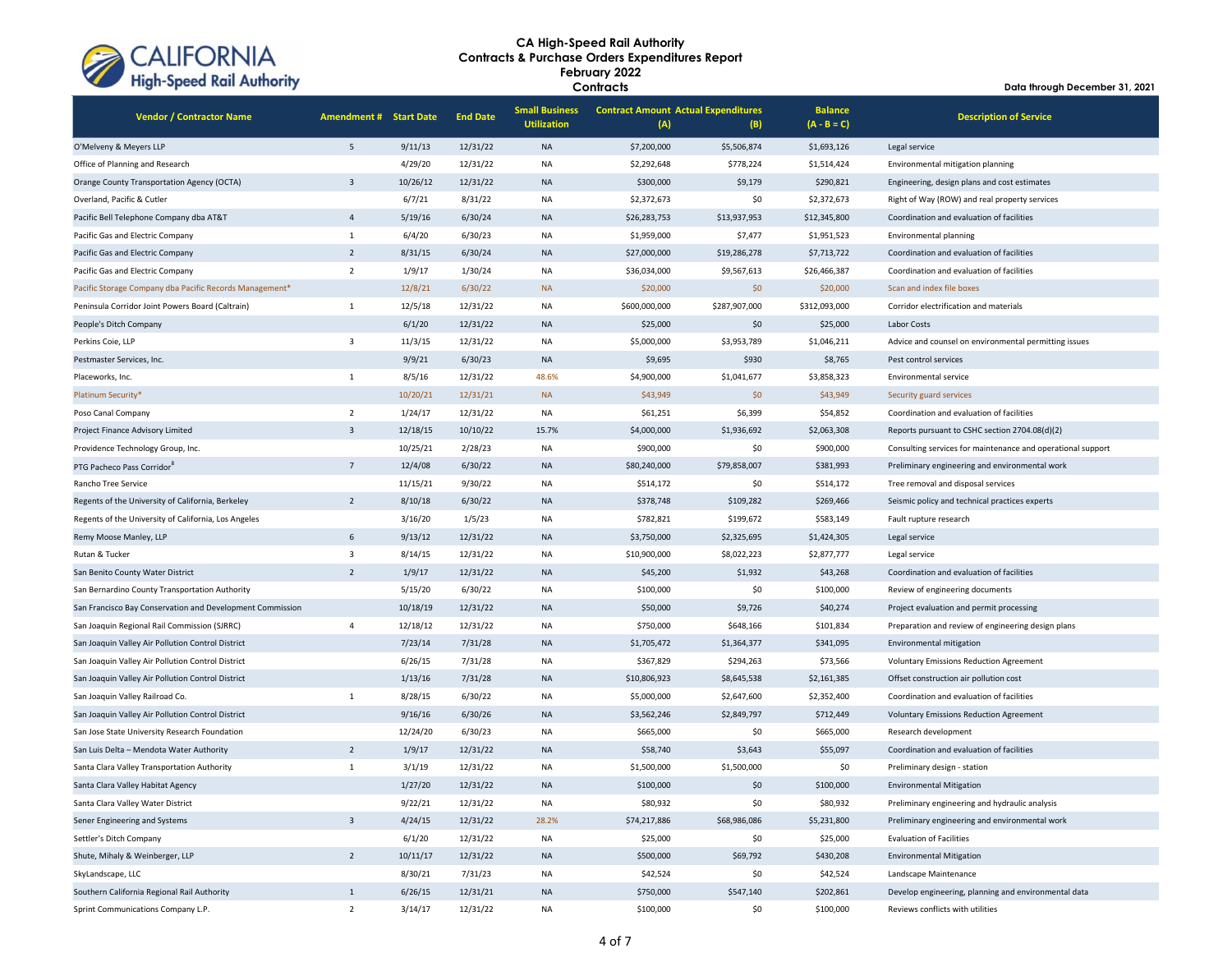

**Data through December 31, 2021**

| <b>Vendor / Contractor Name</b>                        | <b>Amendment # Start Date</b> |          | <b>End Date</b> | <b>Small Business</b><br><b>Utilization</b> | <b>Contract Amount Actual Expenditures</b><br>(A) | (B)             | <b>Balance</b><br>$(A - B = C)$ | <b>Description of Service</b>                       |
|--------------------------------------------------------|-------------------------------|----------|-----------------|---------------------------------------------|---------------------------------------------------|-----------------|---------------------------------|-----------------------------------------------------|
| Stanfield Systems, Incorporated                        |                               | 9/13/21  | 11/30/22        | <b>NA</b>                                   | \$900,000                                         | \$0             | \$900,000                       | Provide enhancements and ongoing maintenance        |
| State Controller's Office                              |                               | 7/1/19   | 6/30/24         | <b>NA</b>                                   | \$125,000                                         | \$4,635         | \$120,365                       | Warrant expedite services                           |
| <b>State Controller's Office</b>                       |                               | 7/1/21   | 6/30/22         | <b>NA</b>                                   | \$3,350                                           | \$3,350         | \$0                             | Management Information Retrieval System (MIRS)      |
| State Water Resources Control Board                    |                               | 6/18/21  | 3/31/23         | <b>NA</b>                                   | \$1,528,407                                       | \$0             | \$1,528,407                     | Water Certification and Mitigation                  |
| <b>Stoel Rives LLP</b>                                 |                               | 10/28/21 | 6/30/23         | <b>NA</b>                                   | \$3,000,000                                       | \$0             | \$3,000,000                     | Legal analysis and support                          |
| STV Incorporated                                       | $\overline{4}$                | 3/27/15  | 9/30/23         | 31.1%                                       | \$75,420,625                                      | \$64,598,398    | \$10,822,227                    | Preliminary engineering and environmental work      |
| Towill                                                 | $\mathbf{1}$                  | 9/12/17  | 12/31/21        | 31.0%                                       | \$4,000,000                                       | \$3,498,057     | \$501,943                       | ROW engineering and survey support service          |
| Town of Atherton                                       | $\overline{2}$                | 1/25/17  | 12/31/22        | NA                                          | \$50,000                                          | \$0             | \$50,000                        | Coordination and evaluation of facilities           |
| Tutor Perini/Zachry/Parsons, a Joint Venture           | $\mathbf{1}$                  | 8/16/13  | 11/2/21         | 26.5%                                       | \$2,428,998,403                                   | \$1,605,472,479 | \$823,525,924                   | Design Builder: CP 1 Executed Change Orders: 422    |
| T.Y. Lin International                                 | 5                             | 2/20/14  | 9/30/22         | 28.0%                                       | \$76,158,068                                      | \$75,434,206    | \$723,862                       | EIR/EIS & Preliminary Engineering                   |
| UIC International Union of Railways                    |                               | 1/1/18   | 12/31/22        | <b>NA</b>                                   | \$65,296                                          | \$65,296        | \$0                             | Railway Operations membership                       |
| UPRR <sup>8</sup>                                      | $\overline{3}$                | 6/6/12   | 6/30/22         | <b>NA</b>                                   | \$5,000,000                                       | \$1,563,867     | \$3,436,133                     | Review design drawings                              |
| Union Pacific Railroad Company ("UPRR")                | $\mathbf{1}$                  | 12/22/14 | 12/31/22        | <b>NA</b>                                   | \$69,025,000                                      | \$39,726,975    | \$29,298,025                    | Engineering, construction and maintenance agreement |
| Universal Field Services                               |                               | 6/7/21   | 8/31/22         | 0.0%                                        | \$2,867,324                                       | \$601,118       | \$2,266,206                     | Right-of-way and real property service              |
| U.S. Army Corp of Engineers                            |                               | 6/26/20  | 9/30/23         | <b>NA</b>                                   | \$4,021,752                                       | \$700,916       | \$3,320,836                     | Project evaluation and permit processing            |
| U.S. Army Corp of Engineers                            | $\overline{3}$                | 11/20/14 | 6/30/29         | <b>NA</b>                                   | \$5,321,464                                       | \$1,441,116     | \$3,880,348                     | Project evaluation and permit processing            |
| U.S. Bureau of Reclamation                             | $\overline{3}$                | 2/3/15   | 6/30/22         | <b>NA</b>                                   | \$4,244,652                                       | \$2,707,955     | \$1,536,697                     | Environmental challenge resolution                  |
| US Environmental Protection Agency                     | $\overline{3}$                | 8/29/14  | 12/31/22        | <b>NA</b>                                   | \$2,510,471                                       | \$2,351,892     | \$158,579                       | Environmental resource impacts issue resolution     |
| United States Department of Fish and Wildlife Services | $\overline{3}$                | 10/1/15  | 12/31/22        | <b>NA</b>                                   | \$4,539,859                                       | \$3,286,610     | \$1,253,249                     | Environmental assistance and coordination service   |
| Video Streaming Services Company                       |                               | 4/28/21  | 6/30/22         | NA                                          | \$100,000                                         | \$51,382        | \$48,618                        | Video Streaming Services                            |
| Viking Shred LLC                                       |                               | 4/22/21  | 3/31/22         | <b>NA</b>                                   | \$2,520                                           | \$804           | \$1,716                         | <b>Confidential Shredding Services</b>              |
| Vollmar Natural Lands Consulting, Inc.                 | $\mathbf{1}$                  | 6/10/14  | 12/31/25        | NA                                          | \$1,852,910                                       | \$1,119,438     | \$733,472                       | Environmental mitigation                            |
| West Isle Line, Inc.                                   | 1                             | 12/21/17 | 2/28/23         | <b>NA</b>                                   | \$1,000,000                                       | \$71,448        | \$928,553                       | Design drawing review                               |
| West Publishing Corporation                            | $\overline{2}$                | 9/7/17   | 6/30/22         | <b>NA</b>                                   | \$131,245                                         | \$101,065       | \$30,180                        | Electronic legal library service                    |
| West San Martin Water Works, Inc                       | $\overline{2}$                | 10/17/16 | 12/31/22        | <b>NA</b>                                   | \$32,000                                          | \$599           | \$31,401                        | Coordination and evaluation of facilities           |
| <b>Westervelt Ecological Services</b>                  | $\mathbf{1}$                  | 3/21/16  | 2/28/25         | 3.8%                                        | \$73,955,943                                      | \$68,714,405    | \$5,241,538                     | Habitat mitigation service                          |
| <b>Westervelt Ecological Services</b>                  | $\mathbf{1}$                  | 6/19/19  | 4/14/30         | 1.1%                                        | \$21,015,000                                      | \$17,211,000    | \$3,804,000                     | Habitat mitigation service                          |
| Wong + Harris, JV                                      | 5                             | 5/15/13  | 2/28/22         | 30.5%                                       | \$129,370,948                                     | \$115,937,577   | \$13,433,371                    | Project and Construction Management: CP 1           |
| WSP USA, Inc.                                          | 5                             | 7/1/15   | 6/30/22         | 28.6%                                       | \$708,055,787                                     | \$680,738,465   | \$27,317,322                    | <b>Rail Delivery Partner</b>                        |
| <b>CONTRACT SUBTOTAL</b>                               |                               |          |                 | 23.5%                                       | \$8.591.818.458                                   | \$6.031.741.077 | \$2.560.077.381                 |                                                     |

#### **# Footnotes**

1. The following contract types are not counted towards the Authority's Small Business Program: Federal Agency Contracts, State Agency Contracts, Local Government Contracts, and Third Party

Contracts. An "NA" (Not-Applicable) in the Small Business Utilization column denotes all contracts and PO's that do not count towards the Authority's Small Business Program.

2. Vendors may appear several times due to multiple contracts.

3. Actual expenditures reflect processed and paid invoices for active contracts.

4. This report includes data from the most recent invoices submitted to CHSRA, monthly or quarterly for active contracts.

5. The Authority has a small business utilization goal of 30%, per the Small and Disadvantaged Business Enterprise Policy from August-2012. Small Business Utilization percentage values for all subsequent eligible contracts represent the total dollar amount that was awarded to small businesses, divided by the total amount invoiced by the respective vendor, from the inception of small business utilization tracking to date.

6. Dark Orange text and an asterisk indicates new or changed items from last months report exist for this vendor/contractor.

7. As of December 31, 2021, the Authority has a total of 260 contracts and purchase orders; 205 contracts and 55 purchase orders.

8. Small business utilization was not captured for invoices prior to the establishment of the Small and Disadvantaged Business Enterprise Policy in August-2012. This affects 4 active contracts that were executed prior to August-2012: City of Fresno, Nossaman, PTG Pacheco Pass Corridor, and UPRR.

9. Total Small Business Utilization percentage includes all Small Businesses (SB), Disadvantaged Business Enterprises (DBE), Disabled Veteran Business Enterprises (DVBE) and Microbusinesses (MB) on Active Awarded Contracts beholden to the SB Program only. Design Build Contracts for CP 1, CP 2-3 and CP 4 are based on dollars paid, all other contracts are based on dollars invoiced.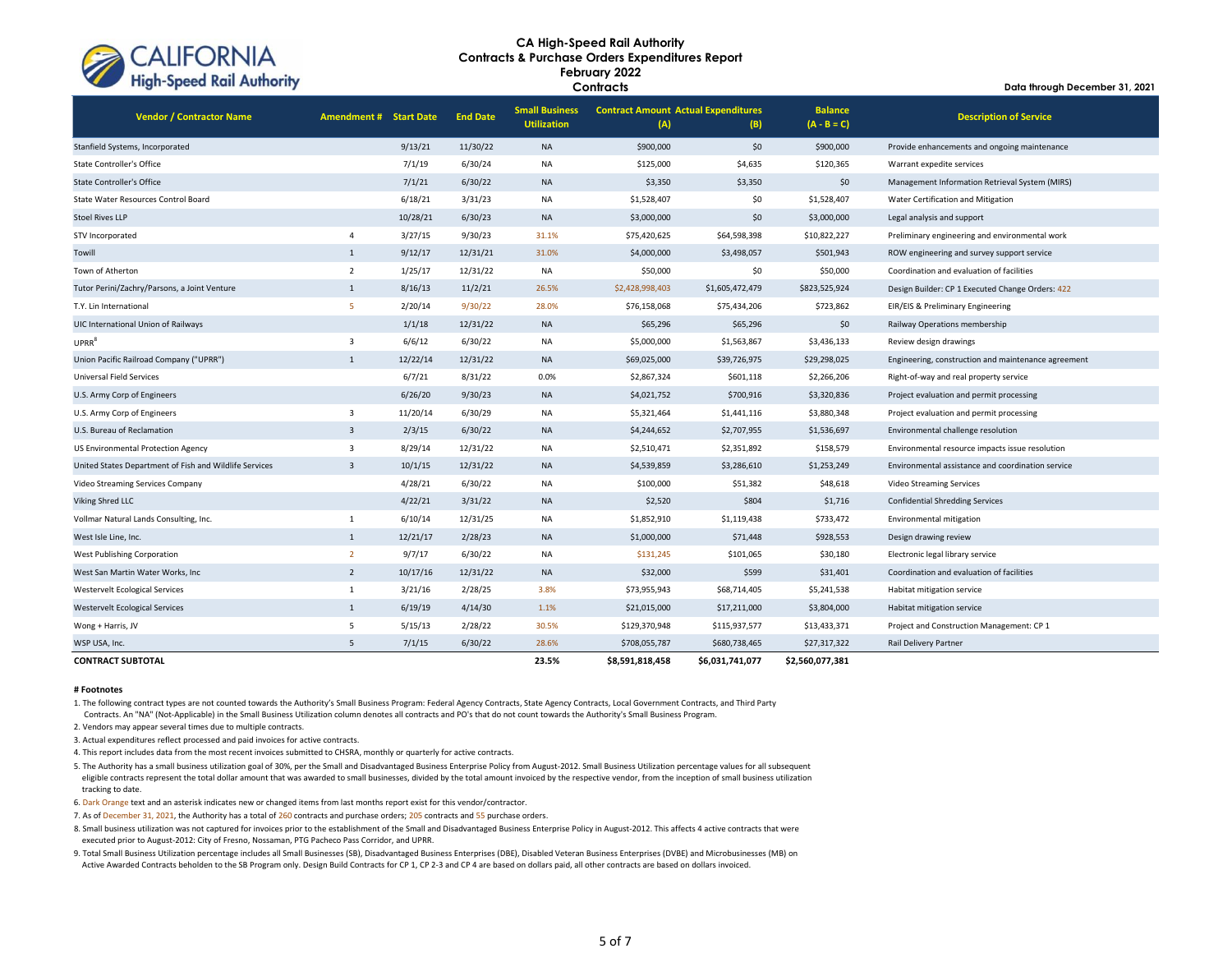| CALIFORNIA<br>High-Speed Rail Authority |
|-----------------------------------------|
|                                         |

**Vendor / Contractor Name Amendment # Start Date End Date Small Business Utilization Contract Amount Actual Expenditures (A) (B) Balance**<br>(A - B = C) **Description of Service** Ablegov Inc.\* 0.0% \$1,359 \$0 \$1,359 Office supplies Advanced Technical Solutions Inc. **Canadia Inc. Advanced Technical Solutions Inc.** Canadia IT service in the service Advanced Technical Solutions Inc. **Details and Contact Advanced Technical Solutions Inc.** 0.0% \$11,500 \$11,500 \$11,500 IT service Allied Network Solutions Inc.\* Contract Network Solutions Inc.\* Contract Network Solutions Inc.\* IT service Archway Systems, Inc.\* 0.0% \$98,500 \$0 \$98,500 IT service Aurora Enterprises 28.0% \$24,940 \$6,985 \$17,955 IT service Aurora Systems Consulting Inc. 100.0% \$59,123 \$59,123 \$59,123 \$59,123 \$59,123 \$0 IT service Burkett's Office Supply Inc. 100.0% \$129 \$129 \$0 Office supplies Burkett's Office Supply Inc. **1999 Contract Contract Contract Contract Contract Contract Contract Contract Contract Contract Contract Contract Contract Contract Contract Contract Contract Contract Contract Contract Contrac** Burkett's Office Supply Inc.\* 0.0% \$35 \$0 \$35 Office supplies Burkett's Office Supply Inc.\* **1.2.4 Supplies** State of the Supplies of the Supplies of the Supplies of the Supplies of the Supplies of the Supplies of the Supplies of the Supplies of the Supplies of the Supplies of the Su Burkett's Office Supply Inc.\* 0.0% \$17 \$0 \$17 Office supplies Byron Ling DBA Bridge Micro\* **1.1 Comparison Comparison Comparison Comparison Comparison Comparison Comparison Comparison Comparison Comparison Comparison Comparison Comparison Comparison Comparison Comparison Comparison C** Byron Ling DBA Bridge Micro\* **Example 20:00 State And The Control** Constant Constant Constant Constant Constant Constant Constant Constant Constant Constant Constant Constant Constant Constant Constant Constant Constant Co CAF Tech Inc\* 0.0% \$14,630 \$0 \$14,630 IT service CEB NA \$8,836 \$3,208 \$5,628 Law Books Commerce Printing Services **Commerce Printing Services** Office supplies and the supplies of the supplies of the supplies of the supplies of the supplies of the supplies of the supplies of the supplies of the supplies of th Compliance News NA \$35 \$0 \$35 Advertisement Convergent Systems\* 0.0% \$4,740 \$0 \$4,740 IT service Coyote Creek Consulting Inc. 93.5% \$14,435 \$13,502 \$933 IT service Coyote Creek Consulting Inc.\* **Consulting Inc.\* Coyote Creek Consulting Inc.\* Coyote Creek Consulting Inc.\* Consulting Inc.\* Consulting Inc.\* Consulting Inc.\* Consulting Inc.\* Consulting Inc.\* Consulting In** Department of Human Resources and the service of the service of the service of the service of the service of the service of the service of the service of the service of the service of the service of the service of the serv Dumont Printing, Inc. 0.0% \$9,132 \$0 \$9,132 Pop-Up Tents eJAmerica 76.8% \$68,846 \$52,866 \$15,980 IT software FedEx Corporation Services Inc NA \$5,000 \$2,343 \$2,657 Overnight mailing service FedEx Corporation Services Inc NA S5,000 \$3,637 \$1,363 Overnight mailing service FedEx Corporation Services Inc\* NA \$5,000 \$0 \$5,000 Overnight mailing service General Logistics Systems US Inc\* Christmas Logistics Systems US Inc\* NA \$13,000 \$13,000 \$13,000 Overnight mailing service Golden State Overnight NA \$13,000 \$12,084 \$916 Delivery service GSO/Overnight NA \$13,000 \$10,071 \$2,929 Delivery service Kiefer Consulting Inc. 100.0% \$21,047 \$21,047 \$0 IT software Linux Academy Inc NA \$22,593 \$7,531 \$15,062 IT software Main Graphics\* NA \$2,101 \$0 \$2,101 Pop-Up banners Natix Inc 14.6% \$15,064 \$2,205 \$12,859 Office equipment \$15,064 \$2,205 \$2,205 \$12,859 Office equipment Office Pro 0.0% \$82 \$0 \$82 Office supplies PluralSight LLC NA \$6,242 \$6,242 \$0 IT service Politico Pro LLC NA \$40,674 \$20,337 \$20,337 IT service Presidio Networked Solutions Group, LLC NA \$3,641 \$2,259 \$1,382 IT equipment Prison Industry Authority (PIA) **Calculation Contract Contract Contract Contract Contract Contract Contract Contract Contract Contract Contract Contract Contract Contract Contract Contract Contract Contract Contract Contra** Prison Industry Authority (PIA) Childrenia Childrenia Na has a statement of the supplies of the supplies of the supplies **Data through December 31, 2021**